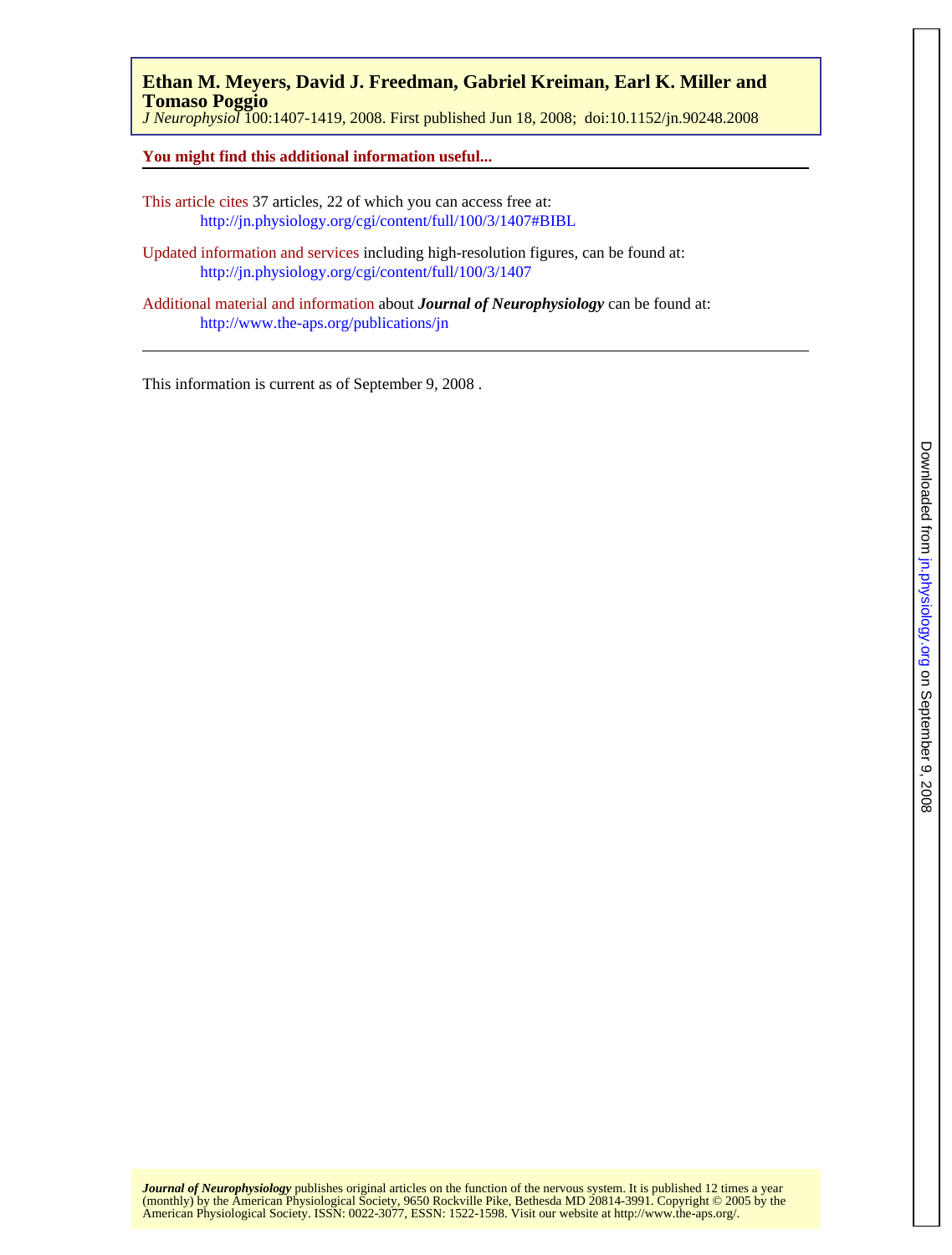# Dynamic Population Coding of Category Information in Inferior Temporal and Prefrontal Cortex

# Ethan M. Meyers,<sup>1,2</sup> David J. Freedman,<sup>3,4</sup> Gabriel Kreiman,<sup>2,5</sup> Earl K. Miller,<sup>1,3</sup> and Tomaso Poggio<sup>1,2</sup>

<sup>1</sup>Department of Brain and Cognitive Sciences and <sup>2</sup>The McGovern Institute for Brain Research, Massachusetts Institute of Technology, Cambridge, Massachusetts, <sup>3</sup>The Picower Institute for Learning and Memory, <sup>4</sup>Department of Neurobiology, The University of Chicago, Chicago, Illinois; and <sup>5</sup>Department of Ophthalmology and Program in Neuroscience, Children's Hospital Boston, Harvard Medical *School, Massachusetts*

Submitted 8 February 2008; accepted in final form 14 June 2008

**Meyers EM, Freedman DJ, Kreiman G, Miller EK, Poggio T.** Dynamic population coding of category information in inferior temporal and prefrontal cortex. *J Neurophysiol* 100: 1407–1419, 2008. First published June 18, 2008; doi:10.1152/jn.90248.2008. Most electrophysiology studies analyze the activity of each neuron separately. While such studies have given much insight into properties of the visual system, they have also potentially overlooked important aspects of information coded in changing patterns of activity that are distributed over larger populations of neurons. In this work, we apply a population decoding method to better estimate *what* information is available in neuronal ensembles and *how* this information is coded in dynamic patterns of neural activity in data recorded from inferior temporal cortex (ITC) and prefrontal cortex (PFC) as macaque monkeys engaged in a delayed match-to-category task. Analyses of activity patterns in ITC and PFC revealed that both areas contain "abstract" category information (i.e., category information that is not directly correlated with properties of the stimuli); however, in general, PFC has more task-relevant information, and ITC has more detailed visual information. Analyses examining *how* information coded in these areas show that almost all category information is available in a small fraction of the neurons in the population. Most remarkably, our results also show that category information is coded by a nonstationary pattern of activity that changes over the course of a trial with individual neurons containing information on much shorter time scales than the population as a whole.

## INTRODUCTION

The concept of population coding, in which information is represented in the brain by distributed patterns of firing rates across a large number of neurons, arguably dates back over 200 years (McIlwain 2001). Yet, despite this long conceptual history, and an extensive amount of theoretical work on the topic (Rumelhart et al. 1986; Seung and Sompolinsky 1993; Zemel et al. 1998), most electrophysiological studies still examine the coding properties of each neuron individually.

While much insight has been gained from studies analyzing the activity of individual neurons, these studies can potentially overlook or misinterpret important aspects of the information contained in the joint influence of neurons at the population level. For example, many analyses make inferences about *what* information is in a given brain region based on the *number* of responsive neurons or on the strength of index values that are *averaged* over many

individual neurons. However, much theoretical and experimental work (Olshausen and Field 1997; Rolls and Tovee 1995) has indicated that information can be coded in sparse patterns of activity. Under a sparse representation, a brain region that contains fewer responsive neurons during a particular task might actually be more involved in the use of that information, and averaging over many neurons might dilute the strength of the effect, which could give rise to a misinterpretation of the data.

Another shortcoming of most single-neuron analyses is that they do not give much insight into *how* information is coded in a given brain region. Several theoretical studies have examined how information is stored in ensembles of units including attractor networks, synfire chains (Abeles 1991) and probabilistic population codes (Zemel et al. 1998) among others. However, because of the paucity of population analyses of real neural data, there is currently little empirical evidence on which to judge the relative validity of these models.

To better understand the content and nature of information coding in ensemble activity, we used population decoding tools (Duda et al. 2001; Hung et al. 2005; Quiroga et al. 2006; Stanley et al. 1999) to analyze the responses of multiple individual neurons in inferior temporal cortex (ITC) and prefrontal cortex (PFC) recorded while monkeys engaged in a delayed match-to-category task (DMC) (Freedman et al. 2003). Previous individual neuron analyses of these data had suggested that ITC is more involved in the processing of currently viewed image properties, whereas PFC is more involved in signaling the category and behavioral relevance of the stimuli and in storing such information in working memory (Freedman et al. 2003). Here, by pooling the activity from many neurons, we are able to achieve a finer temporal description of the information flow, and we can better quantify how much of the category information in these areas is due to visual properties of the stimuli versus being more abstract in nature. Additionally, by looking at the activity in a population over time, we find that the selectivity of those neurons that contain abstract category information changes rapidly. Information is being continually passed from one small subset of neurons to another subset over the course of a trial. This work not only clarifies the roles of ITC and PFC in visual categorization, but it also helps to constrain theoretical models on the nature of neural coding

Address for reprint requests and other correspondence: E. Meyers, Dept. of Brain and Cognitive Sciences, MIT, Bldg. 46-5155, 43 Vassar St., Cambridge, MA, 02139 (E-mail: emeyers@mit.edu).

The costs of publication of this article were defrayed in part by the payment of page charges. The article must therefore be hereby marked "*advertisement*" in accordance with 18 U.S.C. Section 1734 solely to indicate this fact.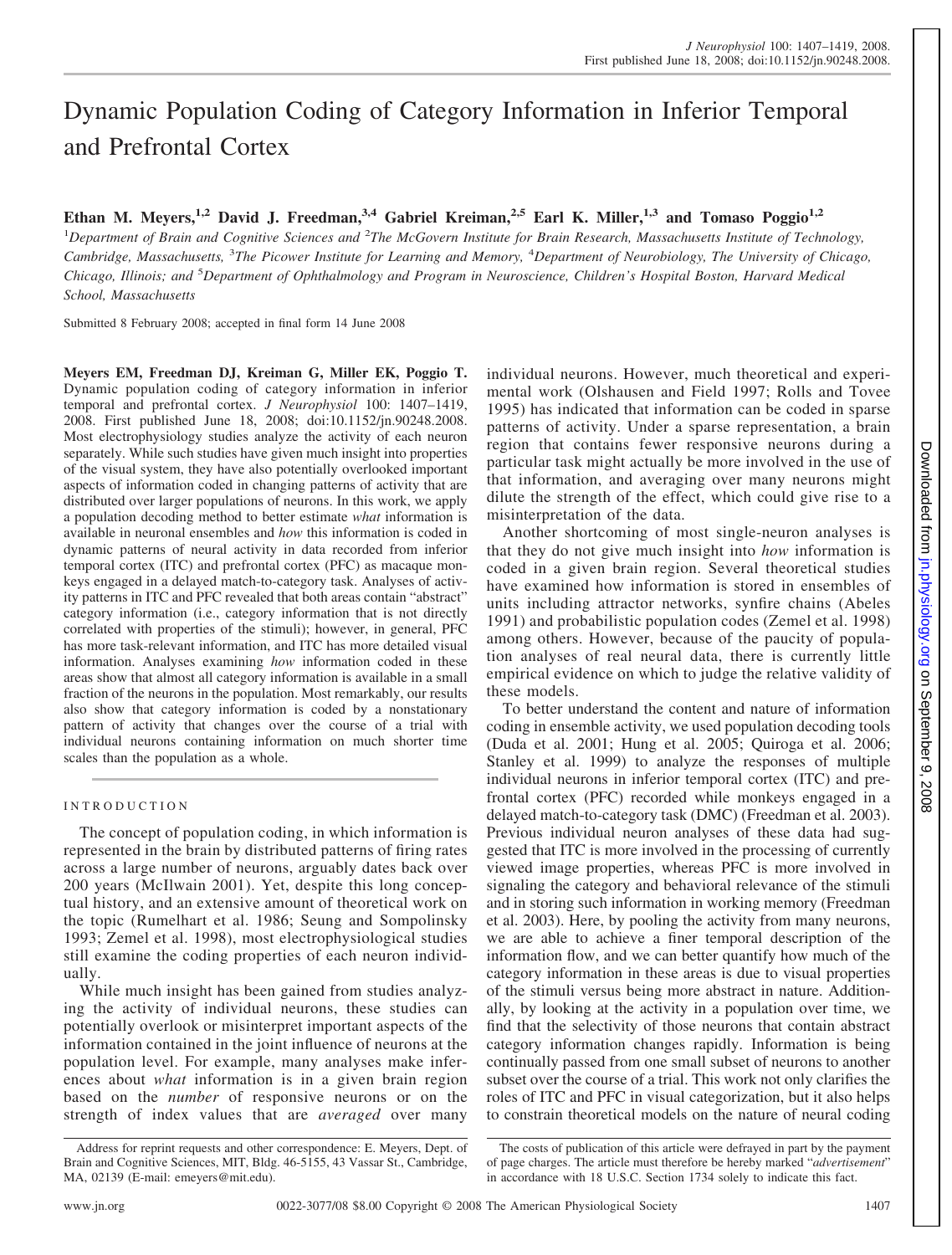

FIG. 1. Organization of the stimuli and behavioral task. *A*: time course of the delayed match to category experiment. *B*: an example of 1 of the 9 morph lines of the stimuli from the cat 1 prototype to the dog 1 prototype (the actual stimuli used in the experiment were colored orange) (see Freedman et al. 2002). *C*: the 6 prototype images used in the experiment. All the stimuli used in the experiment were either the prototype images, or morphs between the cat (*C*) and dog (*D*) prototypes.

in these structures (Riesenhuber and Poggio 2000; Serre et al. 2005).

# METHODS

## *Behavioral task and recordings*

We used the data recorded in the study of Freedman et al. (2003). Briefly, responses of 443 ITC and 525 PFC neurons were recorded from two Rhesus Macaque monkeys as the monkeys engaged in a delayed match-to-category task. Each DMC trial consisted of a sequence of four periods: a fixation period (500-ms duration), a sample period in which a stimulus was shown (600-ms duration), a delay period (1,000 ms), and a decision period in which a second stimulus was shown and the monkey needed to make a behavioral decision

(Fig. 1*A*). The stimuli used in the task were morphed images generated from three prototype images of cats and three prototype images of dogs (Fig. 1, *B* and *C*). A morph stimulus was labeled a "cat" or "dog" depending on the category of the prototype that contributed 50% to its morph. During the sample period of the task, a set of 42 images (Fig.  $S1<sup>1</sup>$ ) were used that consisted of the six prototype images and morphs that were taken at four even intervals between each dog and cat prototype. The stimuli shown in the decision period consisted of random morphs that were  $\geq$ 20% away from the cat/dog category boundary, so that the category that these stimuli belonged to was unambiguous. The monkeys needed to release a lever if the samplestimulus matched the category of the decision-stimulus to receive a

 $<sup>1</sup>$  The online version of this article contains supplemental data. Additional</sup> information can be found at http://cbcl.mit.edu/emeyers/jneurophys2008.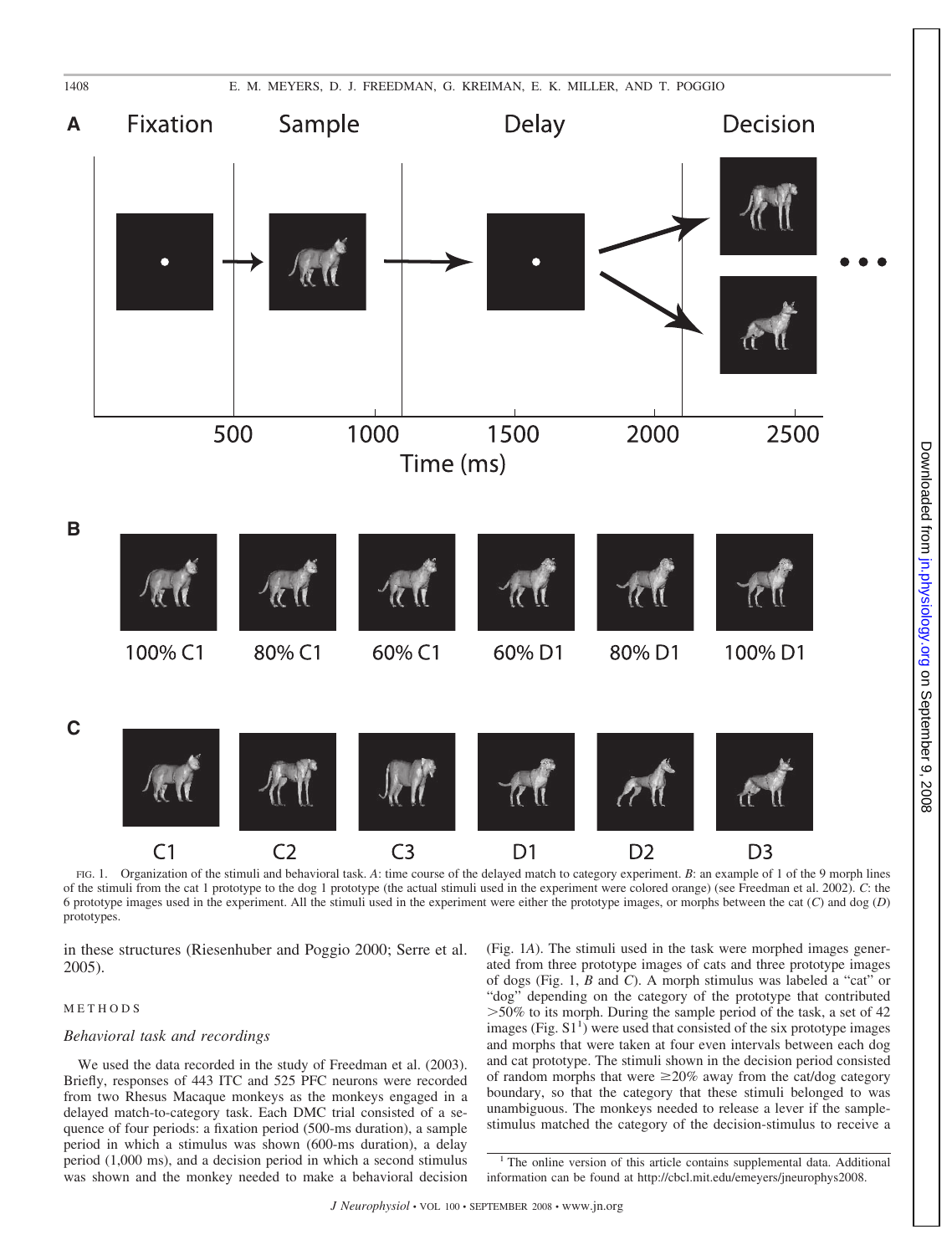juice reward (or to continue to hold the lever and release it for a second decision-stimulus in the nonmatch trials). Performance on the task was  $\sim$ 90% correct. Figure 1 illustrates the time course of an experimental trial, one morph line used in the experiment, and the six prototype dog and cat images. The experimental design and recordings were previously reported by Freedman et al. (2001, 2003); and more details about the stimuli, the task, and the recordings can be found in those publications.

DATA ANALYSIS. To estimate the information conveyed by a neuronal ensemble about a particular stimulus or behavioral variable, we used a decoding-based approach (Hung et al. 2005; Quiroga et al. 2006). We trained a pattern classifier on the firing rates from a population of *m* neurons recorded across *k* trials (i.e., we have *k* training points in  $R^m$ , where  $R^m$  is an *m*-dimensional vector space). For each trial, one of *c* different conditions is present, and the classifier "learns" which pattern of activity across the *m* neurons is indicative that condition  $c_i$  was present. We assessed how much information is present in the population of neurons by using a "test data set" (firing rates from the same *m* neurons, but from a *different* set of *h* trials) and quantifying how accurately the classifier could predict which condition  $c_i$  was present in these new trials. Classifier performance was evaluated and reported throughout the text as the percentage of test trials correctly labeled. In the text we use the terms "decoding accuracy" and "information" interchangeably because there is an injective monotonic mapping between these two measures (Gochin et al. 1994; Samengo 2002). Variables (i.e., different groups of conditions) we decoded include *1*) which of the 42 stimuli was shown during the sample period  $(c = 42)$ , 2) the category of the stimulus shown during the sample period  $(c = 2)$ , 3) the category of the stimulus shown during the decision period ( $c = 2$ ), and 4) whether a trial was a match or nonmatch  $(c = 2)$ . Occasionally, in the text we are informal and we say we trained a classifier on a given set of images X, by which we mean we trained the classifier on neural data that was recorded when images in set X were shown.

Because most of the neurons used in these analyses were recorded in separate sessions, it was necessary to create pseudo-populations that could substitute for simultaneous recordings. Although creating these pseudo-populations ignores correlated activity between neurons that could potentially change estimates of the absolute level of information in the population (Averbeck et al. 2006), having simultaneous recordings would most likely not change the conclusions drawn from this work because we are mainly interested in *relative* comparisons over time and between brain regions.

To create this pseudo-population for the decoding of identity information (i.e., which of the 42 stimuli were shown during the sample period) the following procedure was used. First we eliminated all neurons that had nonstationary trends (those with an average firing rate variance in 20 consecutive trials was less than half the variance over the whole session). Because the stimuli were presented in random order, the average variance in 20 trials should be roughly equivalent to the variance over the whole session (only 42 ITC and 34 PFC neurons met the trend criterion, and the decoding results were not significantly different when these neurons were included). Next we found all neurons that had recordings from at least five trials for each of the 42 stimuli shown in the sample period. This left 283 ITC and 332 PFC neurons for further analysis. From the pools of either ITC neurons or PFC neurons we applied the following procedure separately at each time period.

First, 256 neurons were randomly selected from the pool of all available neurons. This allowed a fair comparison of ITC to PFC even though there were more neurons available in the PFC pool.

Second, for each neuron, we randomly selected the firing rates from five trials for each of the 42 stimuli.

Third, the firing rates of the 256 neurons from each of the five trials were concatenated together to create 210 data points (5 repetitions  $\times$ 42 stimuli) in  $R^{256}$  space.

Fourth, a cross-validation procedure was repeated five times. In each repetition, four data points from each of the 42 classes were used as training data and one data point from each class was used for testing the classifier (i.e., each data point was only used once for testing and 4 times for training). Prior to training and testing the classifier, a normalization step was applied by subtracting the mean and dividing by the SD for each neuron (the means and SD were calculated using only the data in the training set). This *z*-score normalization helped ensure that the decoding algorithm could be influenced by all neurons rather than only by those with high firing rates. Similar results were obtained when this normalization was omitted.

Fifth, the whole procedure from steps 1–4 was repeated 50 times to give a smoothed bootstrap-like estimate of the classification accuracy. The main statistic shown in Figs. 2–7 is the classification accuracy averaged over all the bootstrap and cross-validation trials.

A similar procedure was used to create pseudo-population vectors for decoding of sample-stimulus category, decision-stimulus category, and match-nonmatch information as shown in Fig. 2, except that 50 data points for each class were used in each of the five crossvalidation splits (i.e., there were 400 training points and 100 test points), and the trial condition labels were changed to reflect the information that we were trying to decode. For the decoding of "abstract category" information in Figs. 3–7, the procedure was used exactly as described in the preceding text except that the 42 identity labels were remapped to their respective dog and cat categories, and different prototypes were used for training and testing (see section on decoding abstract category information).

Unless otherwise noted, all figures that show smooth estimates of classification accuracy as a function of time are based on using firing rates in 150-ms bins sampled at 50-ms intervals with data from each time bin being classified independently. Because the sampling interval we used is shorter than the bin size (50-ms sampling interval, 150-ms time bin), the mean firing rates of adjacent points were calculated using some of the same spikes, leading to a slight temporal smoothing of the results.

In the body of the text, we also report classification accuracy statistics. Unless otherwise stated, classification accuracy results from the sample periods are reported for bins centered at 225 ms after sample stimulus onset, results from the delay period are reported for 525 ms after sample stimulus offset, and results from the decision period are reported for 225 ms after decision stimulus offset (this corresponds to 725, 1,625, and 2,325 ms after the start of a trial, with each bin width being 150 ms). The results reported for "basic" decoding accuracies are the means  $\pm$  1 SD of the decoding accuracies over all the bootstrap trials and cross-validation splits. The results reported for decoding abstract category information are the average  $\pm$ 1 SD of basic decoding results taken over the nine combinations of training and test splits (see the section on decoding abstract category information for more details). Also, because there are two stimuli presented in each trial, to avoid confusion when reporting basic decoding results, we denote the first stimulus shown as the SAMPLE-STIMULUS and the second stimulus shown as the DECISION-STIMULUS with capitalized letters used to avoid confusion with the sample, delay, and decision periods (which are time periods where properties of these stimuli can be decoded). It should be noted that in this paper, we refer to the time period after the second stimulus is shown as the decision period rather than the test period as used by Freedman et al. (2003) to avoid confusion with the test set that is used to evaluate the trained classifier.

All results reported in this paper use a correlation coefficient-based classifier. Training of this classifier consists of creating *c* "classification vectors" (where  $c$  is the number of classes/conditions used in the analysis), and each classification vector is simply the mean of all the training data from that class (thus each classification vector is a point in  $R<sup>m</sup>$ , where m is the number of neurons). To assess to which class a test point belongs, the Pearson's correlation coefficient is calculated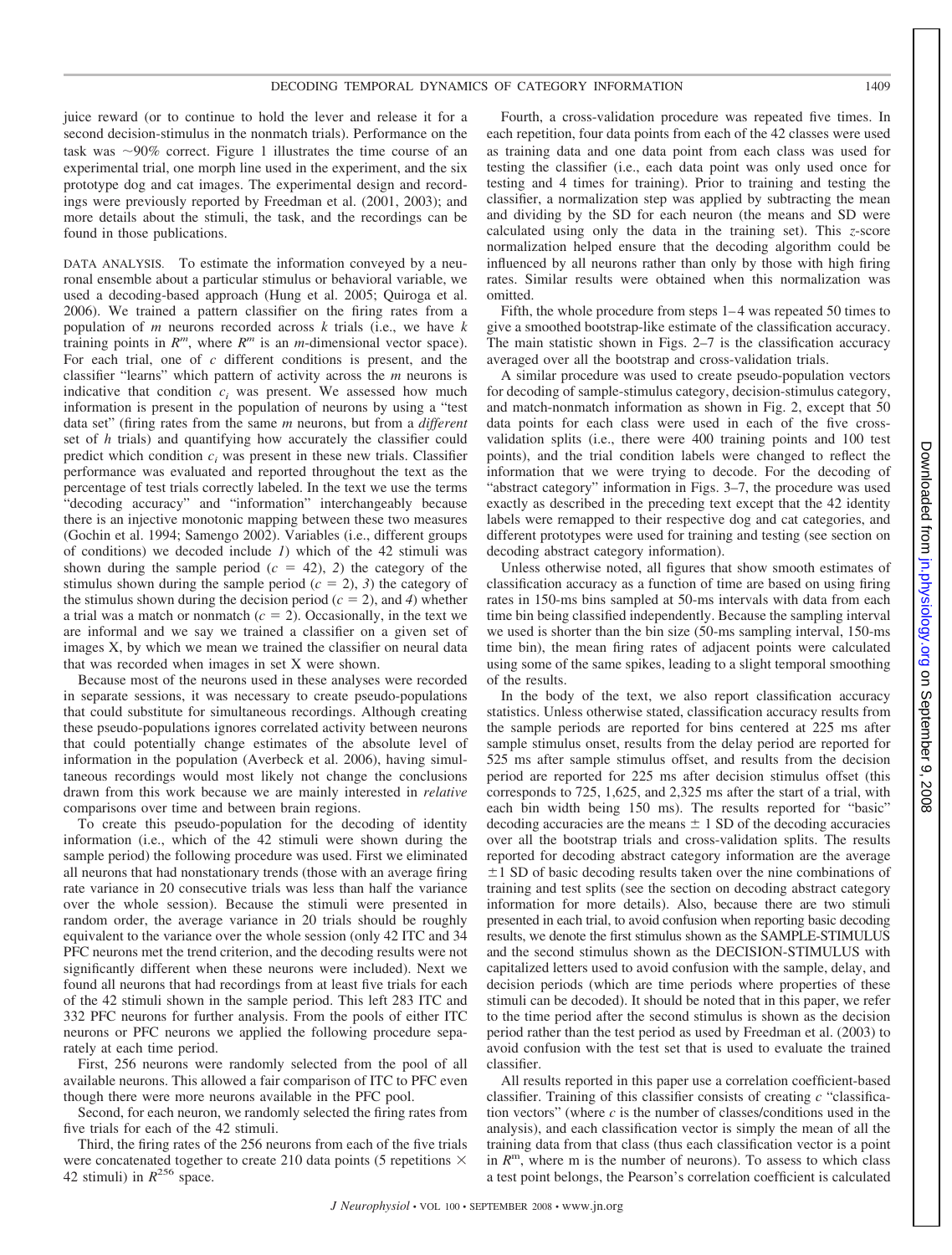between the test point and each classification vector; a test data point is classified as belonging to the class  $c_i$ , if the correlation coefficient between the test point and the classification vector of class  $c_i$  is greater than the correlation coefficient between the test point and the classification vector of any other class. The classification accuracy reported is the percentage of correctly classified test trials.

There are several reasons why we use a correlation coefficientbased classifier. First, because this is a linear classifier, applying the classifier is analogous to the integration of presynaptic activity through synaptic weights; thus decoding accuracy can be thought of as indicative of the information available to the postsynaptic targets of the neurons being analyzed. Second, computation with this classifier is fast, and it has empirically given classification accuracies that are comparable to more sophisticated classifiers such as regularized least squares, support vector machines and Poisson naïve Bayes classifiers, which we have tested on this and other data sets (see Supplemental Fig. S2). Third, this classifier is invariant to scalar addition and multiplication of the data, which might be useful for comparing data across different time periods in which the mean firing rate of the population might have changed. And finally, this classifier has no free adjustable parameters (that are not determined by the data) which simplifies the training procedure.

For several analyses, we trained a classifier on one condition and tested the classifier on a different related condition. These analyses test how invariant the responses from a population of neurons are to certain transformations, and they help to determine whether a population of neurons contains information beyond what is directly present in the stimulus itself. We also performed analyses in which a classifier is trained with data from one time period and tested with data from a different time period; this allowed us to assess whether a pattern of activity that codes for a variable at one time period is the same pattern of activity that codes for the variable at a later time period. It is important to emphasize that for *all* analyses, training and test data come from different trials. Finally, for several analyses, we calculated the classification accuracy using only small subsets of neurons, ranked based on how category-selective these neurons were. The rank order was based on a *t*-test applied to all cat trials versus all dog trials on the training dataset, and the *k* neurons with the smallest *P* values were used for training and testing. This "greedy" method of feature selection is not guaranteed to return the smallest subset that will achieve the best performance, so the readout accuracies obtained with this feature selection method might be an underestimate of what could be obtained with an equivalent number of neurons from the same population if an ideal feature selection algorithm was applied.

Finally, for one set of analyses (Fig. 8), we estimated the amount of mutual information (MI) between the category of the stimuli *s* and individual neurons' firing rates *r,* using the average firing rates in 100-ms bins sampled at 10-ms intervals. To compute the mutual information, we assumed the prior probability of each stimulus category was equal, and we used the standard formula,  $I = \sum_{s} P[r, s] \log_2 (P[r, s]/P[r] P[s])$ (Dayan and Abbott 2001). The joint probability distribution between stimulus and response, P[*r*, *s*], was estimated from the empirical distribution using all trials. Although there exists potentially more accurate methods for estimating mutual information (Paninski 2003; Shlens et al. 2007), because our results do not depend critically on the exact MI values, we preferred the simplicity of this method.

Additional material can be found at http://cbcl.mit.edu/people/ emeyers/jneurophys2008/.

## RESULTS

## *Decoding information content in ITC and PFC*

BASIC RESULTS. We used a statistical classifier to decode information from neuronal populations that were recorded as monkeys engaged in a delayed match-to-category task (Fig. 1*A*) (Freedman et al. 2003). Figure 2 shows the accuracy levels obtained when decoding four different types of information. The decoding of identity information (i.e., which of the 42 stimuli was shown during the sample period) is shown in Fig. 2*A* and provides an indication of how much detailed visual information is retained despite the variability in spike counts that occur from trial to trial. Given the high physical similarity among the images along a given morph line (Fig. 1*B*), this is a very challenging task. There was a significant amount of information only during the sample period when the stimulus was visible, and there was much more information in ITC than in PFC (17.5  $\pm$  5.5 vs. 5.9  $\pm$  3.5% respectively, chance =  $1/42 = 2.4\%$ ). Because information about the details of the visual stimuli was not relevant for the task in which the monkey was engaged, these results are consistent with the notion that ITC is involved in the detailed analysis of the visual information that is currently visible, whereas PFC activity only contains the information necessary for completing the task (Freedman et al. 2001; Riesenhuber and Poggio 2000).

Next we examined decoding the category of the SAMPLE-STIMULUS (i.e., whether the stimulus shown at the beginning of the sample period was a cat or a dog, Fig. 2*B*). When the SAMPLE-STIMULUS was first presented, ITC had a slightly higher accuracy level than PFC (92.0  $\pm$  2.8 vs. 81.3  $\pm$  4.3%, at  $t = 225$  ms, chance  $= 50\%$ ). However, by the middle of the sample period ( $t = 425$  ms after stimulus onset), the information in these two areas was approximately equal (82.1  $\pm$  4.0 vs. 82.0  $\pm$  4.2%). During the delay and decision periods, PFC had more category information about the SAMPLE-STIMULUS than ITC [delay: 66.7  $\pm$  4.1% (PFC) vs. 56.6  $\pm$  4.8% (ITC); decision: 88.4  $\pm$  4.3% (PFC) vs. 77.9  $\pm$  4.4% (ITC), chance = 50%]. Because category information is behaviorally relevant to the monkey in this task, these results support the role of the PFC in storing task-relevant information in memory during the delay period (Miller and Cohen 2001). That ITC initially had more information about the category of the SAMPLE-STIMULUS is largely due to ITC having more information related to visual properties of the stimuli, and this visual information is being used by the classifier to decode the category of the stimuli (see section on decoding abstract category information in the following text).

Figure 2*C* shows accuracy levels from decoding the category of the DECISION-STIMULUS (i.e., the stimulus that is presented in the beginning of the decision period). ITC had slightly more information about the category of the DECISION-STIMULUS than PFC during the decision period (93.9  $\pm$  2.7 vs. 81.1  $\pm$  4.3%). This is probably due to the combination of visual and abstract category information by the classifier and because there is more visual information in ITC the performance level is higher there. In contrast, PFC showed higher accuracy levels when decoding whether a trial was a match or nonmatch trial during the decision period (92.3  $\pm$  2.7 vs.  $60.5 \pm 4.8\%$  Fig. 2D), which is again consistent with PFC containing more task-relevant information than ITC.

In addition to comparing ITC to PFC, it is also instructive to directly compare different types of information within each of these areas. Figure 2, *E* and *F,* compares the decoding accuracies for three different variables: whether a trial is a match/nonmatch trial (brown), the category of the DECISION-STIMULUS (green), and the category of the SAMPLE-STIMULUS (purple) (we start the comparison in the middle of the delay period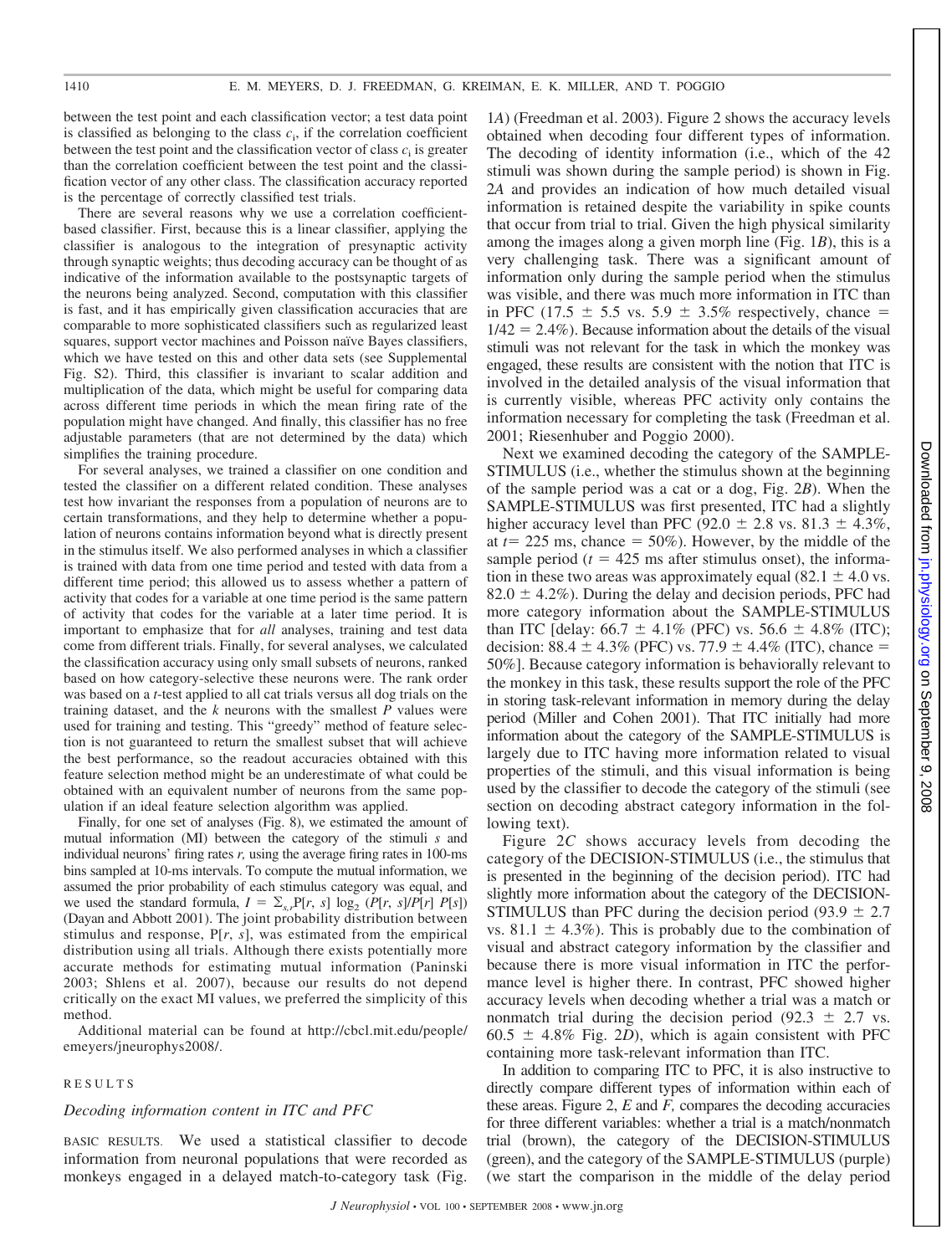

FIG. 2. Basic decoding results for 4 different types of information. *A–D*: blue lines indicates results from inferior temporal cortex (ITC) and red lines indicate results from prefrontal cortex (PFC; red, and blue shaded regions indicate one SD over the bootstrap-like trials). The 3 vertical black lines indicate SAMPLE-STIMULUS onset, SAMPLE-STIMULUS offset, and DE-CISION-STIMULUS onset from left to right respectively. *E* and *F*: comparison of SAMPLE-STIMULUS category decoding accuracy (purple), DECISION-STIMULUS category decoding accuracy (green), and whether a trial is a match or nonmatch trial (brown) for ITC  $(E)$  and PFC  $(F)$ .

because there is no information about trial status and DECISION-STIMULUS category until the decision period). Results from ITC (Fig. 2*E*) reveal that during the decision period, there is much more information about the category of the DECISION-STIMULUS (green line) than about the category of the SAMPLE-STIMULUS (purple line) or about whether a trial is a match or nonmatch trial (brown). Also the match/nonmatch trial information showed the longest latency. This pattern shows that the variable that ITC has the most information about (of the 3 variables listed in the preceding text) is the most recently viewed visual stimulus and that there is less information about task-related variables. The pattern in PFC is quite different (Fig. 2*F*), with the most information being about task-related variables; i.e., whether a trial is a match or nonmatch trial. Also the latency of the match/nonmatch status of a trial in PFC is the same as the latency of information about the category of the DECISION-STIMULUS (and shorter than the ITC latency in the same task). It is also interesting to note that for both PFC and for ITC, the information about the category of SAMPLE-

STIMULUS seems to increase just *prior* to the onset of the DECISION-STIMULUS presentation. This anticipatory increase of information might subserve the quick reaction times seen in the experiment.

ABSTRACT CATEGORY INFORMATION. From a cognitive science perspective, a category often refers to a grouping of objects based on their behavioral significance, and objects within such a group do not necessarily share any common physical characteristics (Tanaka 2004). In Fig. 2*B*, however, the decoding accuracy level for the category of the SAMPLE-STIMULUS is influenced not only by the "abstract" behaviorally relevant category of the stimulus but also by physical visual properties of the image that are also predictive of the category that the stimulus belongs to (see Supplemental Fig. S3 for more details). To better assess how much abstract category information is in ITC and PFC that is related to the behavioral grouping of the stimuli (and that not due to physical properties of the stimuli), we trained a classifier on images derived from two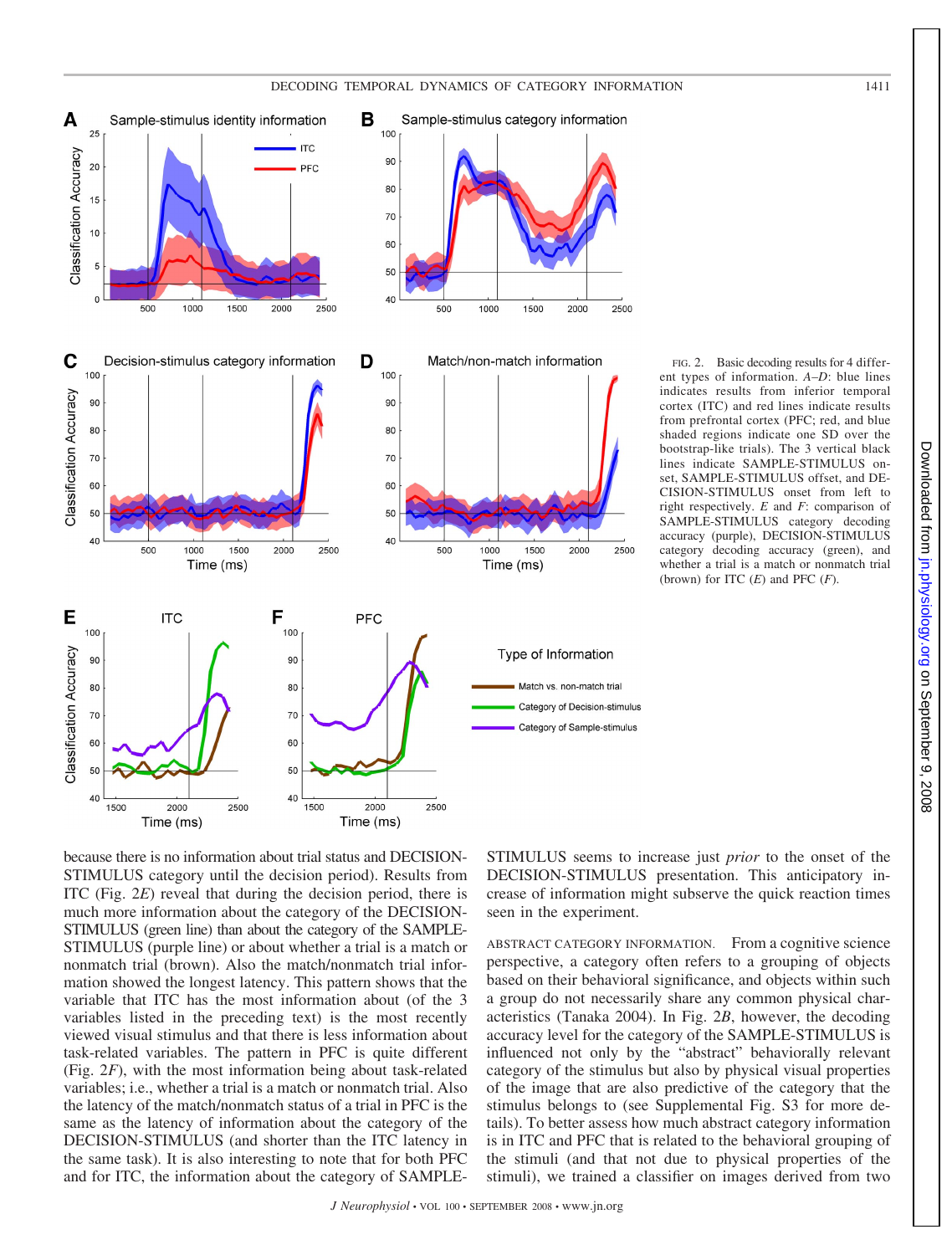dog prototypes and two cat prototypes and then tested the classifier's decoding accuracy on images derived from the remaining dog and cat prototypes (by "derived from a prototype," we mean the images that contain  $\geq 60\%$  of their morph from a given prototype). The logic behind this analysis is that if the within-category prototype images were just as visually similar to each other as they are to the between-category prototype images, then using different prototypes for training and testing should eliminate the ability of visual feature information to be predictive of which class a stimulus belongs to (because there would be as many visual features shared between the training and test sets within the same category, as there are between the two different categories; see Supplemental Fig. S3). Thus obtaining above chance classification performance in this analysis would imply that a brain region had more abstract category information. While determining the visual similarity between two images is currently an ill-defined problem, we note that the prototype images used in this experiment did vary greatly in their visual appearance (Figs. 1*C* and S1). Therefore this decoding method should greatly reduce the influence of visual features (see DISCUSSION for more details on image similarity). In fact, because many of the images used to test the classifier were morphs that were blended with prototype images from the opposite category, images from opposite categories were more similar in terms of the morph coefficients than images from the same category (similar results were obtained when we did not use images that were morphs between the training and test set prototypes; see Supplemental Fig. S4*B*).

Figure 3*A*, shows the decoding results of this more abstract category information for ITC (blue) and PFC (red) averaged over all nine training/test permutations [e.g., train on  $(c1, c2$  vs. d1, d2) test on  $(c3, d3)$ ; training on  $(c1, c2$  vs. d1, d3) tested on (c3, d2) etc.]. Supplemental Fig. S4*A* shows the results for the nine individual runs for both PFC and ITC; all individual results are the average of 50 bootstrap-like trials. During the sample period when the stimuli are first shown, PFC has as much abstract category information as ITC. During the delay and decision periods, PFC has more category information than ITC. This strongly suggests that the larger amount of category information in ITC during the sample period seen in Fig. 2*B* is due to the classifier combining category information in a visually based format with information in a more abstract format.

Figure 3, *B* and *C* compare the visual plus abstract category information (purple trace) that was shown in Fig. 2*B* with the abstract category information (orange trace) that was shown in Fig. 3*A*, for ITC (*B*) and PFC (*C*). For ITC, most of the category information during the sample period is visual; however, during the delay and decision periods, almost all the category information is abstract. PFC shows a similar pattern; however, there is more abstract category information (and less visual category information) during the sample period than for ITC. Thus both ITC and PFC have category information in a visual format while the stimulus is visible, and both represent information in an abstract, task-relevant format during the delay and decision period. However, the overall ratio of abstract category information relative to total category information is greater in PFC than in ITC during the sample period.



'Abstract' Category Information

ing accuracies for ITC (blue) and PFC (red) when training on data from 2 dog and 2 cat prototype images and testing on the remaining dog and cat prototype images. The results are the average over all 9 permutations of training/test splits and the shaded results show the SDs over the 9 permutations (the individual traces are shown in Supplementary Fig. S4*A*). *B* and *C*: comparison of visual plus category stimulus decoding accuracies (purple line) to abstract category information (orange line) for ITC (*B*) and PFC (*C*). Note that there is a larger difference between these two types of information in ITC compared with the difference between these information types seen in PFC. This is a strong indication that the high SAMPLE-STIMULUS category decoding accuracies seen in ITC in Fig. 2*B* are largely due to visual information and not abstract category information during the sample period. During the decision period, for both ITC and PFC, most of information about the category of the SAMPLE-STIMULUS is in a more abstract representation, as there is little difference between abstract category information and "basic" category information during this period.

A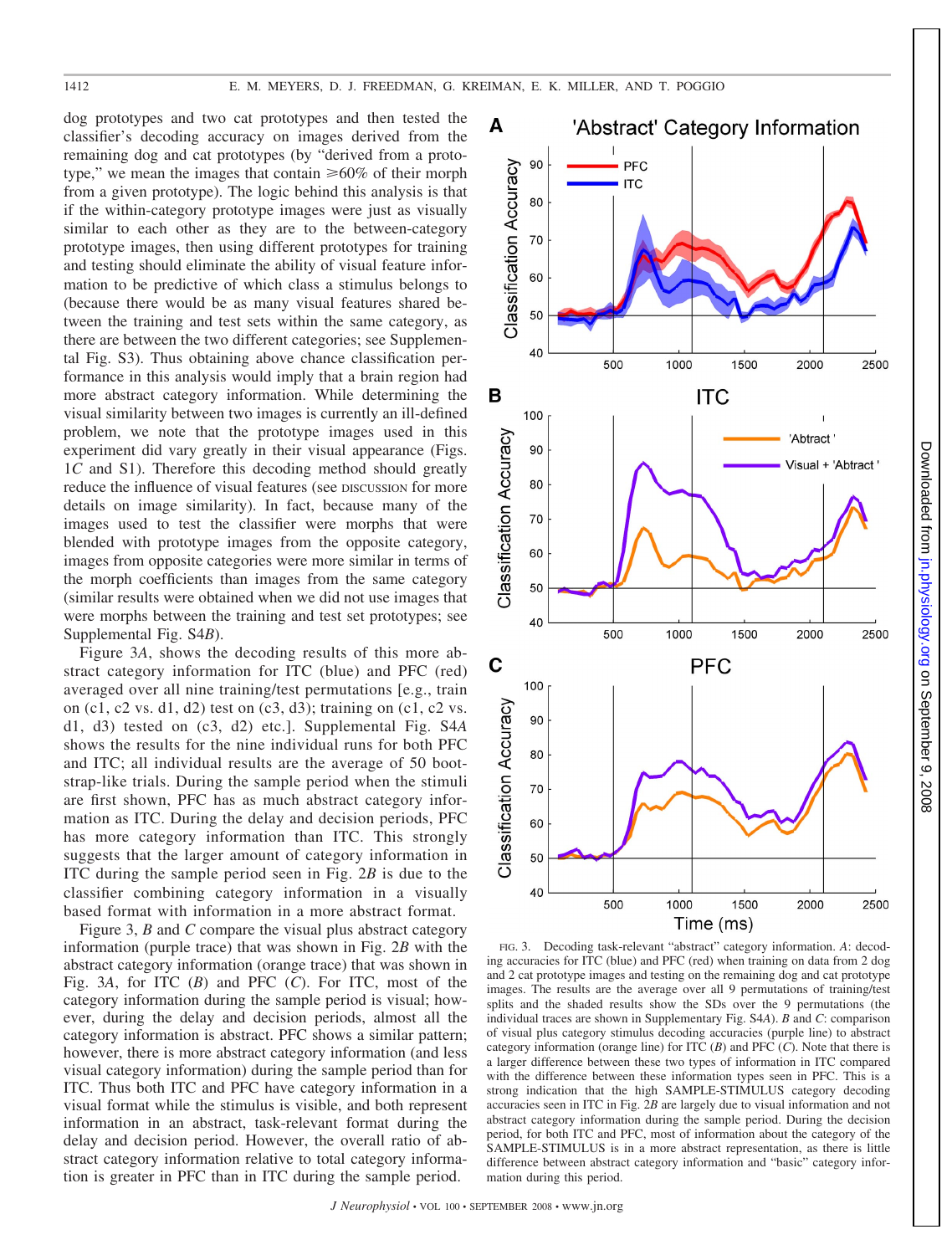# *Coding of information in ITC and PFC*

COMPACT AND REDUNDANT INFORMATION. In addition to assessing *what* information is contained in ITC and PFC, the decoding analysis also allows us to examine *how* information is coded across a population of neurons. One important question of neural coding concerns whether information is contained in a widely distributed manner such that all neurons are necessary to represent a stimulus or if at a particular point in time, there is a smaller "compact" subset of neurons that contains all the information that the larger population has (Field 1994). To assess if there is a smaller compact subset of neurons in ITC and PFC conveying as much information as the larger population using population decoding, we first selected the "best" *k* neurons using the training data (where  $k < 256$ ) and then trained and tested our classifier using only these neurons (Fig. 4). The best *k* neurons were defined as those neurons with the smallest *P* values based on a *t*-test applied to all cat-trials versus all dog-trials on the training data set (see METHODS). The selection process was done separately for each time bin. Using the 16 best neurons, we were able to extract almost all the information that was available using 256 neurons at almost all time points for both PFC and ITC. The level of compactness of information was particularly strong in PFC during the decision period



FIG. 4. Readout using the "best" 2, 4, 8, or 16 neurons, compared with readout using all 256 neurons, for ITC (*A*) and PFC (*B*). As can be seen for almost all time periods, the abstract category information available in whole population is available in only  $\leq 16$  neurons. The best neurons were determined based on *t*-test between cats and dogs using the training data. Because the algorithm used to select the best neurons works in a greedy manner and is not necessarily optimal, the information reported in the subsets of neurons is an underestimate of how much information would be present if the optimal *k* neurons were selected.

where, strikingly, eight neurons contained nearly all the information (decoding accuracy = 78.2  $\pm$  1.2%) that was available in the whole population (79.4  $\pm$  1.7%). It should also be noted that because our algorithm for selecting the best neurons works in a greedy fashion, the top *k* neurons selected might not be the best *k* neurons available *in combination*. Therefore all the information present in the entire population could potentially be contained in even fewer neurons. We also examined if there is a smaller subset of neurons that contains all the identity information (Supplemental Fig. S5) and found that for ITC, identity information seems to be less compact with the decoding accuracy not saturating until around 64 neurons. We speculate that this might be related to the fact that it takes more bits of information to code 42 stimuli than to code the binary category variable and also perhaps because identity information is not relevant for the task the monkey is engaged in.

Redundancy allows a system to be robust to degradation of individual neurons or synapses. This robustness constitutes a key feature of biological systems. To asses if there is redundant information present in the population of neurons, we again selected the *k* best neurons from the training set, but this time we excluded these neurons from training and testing and used the remaining  $256 - k$  neurons for our analyses. We note that this analysis aims to assess whether there is redundant information (as opposed to estimating how much redundant information there is in the Shannon sense of redundancy). Figure 5 compares the classifier's performance using the best 64 neurons to its performance excluding the best 64 neurons. The best 64 neurons contain as much information as the whole population (magenta line). However, even when these best 64 neurons are excluded, and the remaining 192 neurons are used instead, classification performance is above chance at almost all time points (green line). Because the best 64 neurons contain as much information as the whole population, the fact the excluding these neurons does not lead to chance classification performance implies that these remaining 192 neurons contain a nonnegligible amount of redundant information with the best 64 neurons. In fact, even when half the neurons are removed, decoding accuracy is still above chance at almost all time points (Supplemental Fig. S6).

TIME-DEPENDENT CODING OF INFORMATION. Another interesting question in neural coding is whether a given variable is coded by a single pattern of neural activity in a population, as in a point attractor network (Hopfield 1982), or whether there are several patterns that each code for the same piece of information (Laurent 2002; Perez-Orive et al. 2002). To address this question, we trained a classifier with data from one time bin relative to stimulus onset and tested the classifier on data from different time bins (in all the results reported in the preceding text, training and testing were done using the same time period relative to stimulus onset). If, at all time periods, the same pattern of activity is predictive of a particular variable, then the decoding accuracy should always be highest (or at least should not decrease) when training a classifier with data from time periods that have the maximum decoding accuracy levels because the data from these time periods presumably have the least noise and would therefore lead to the creation of the best possible classifier. Alternatively if the pattern of activity that is indicative of a relevant variable changes with time (and is time-locked to the onset of a stimulus/trial), then high decoding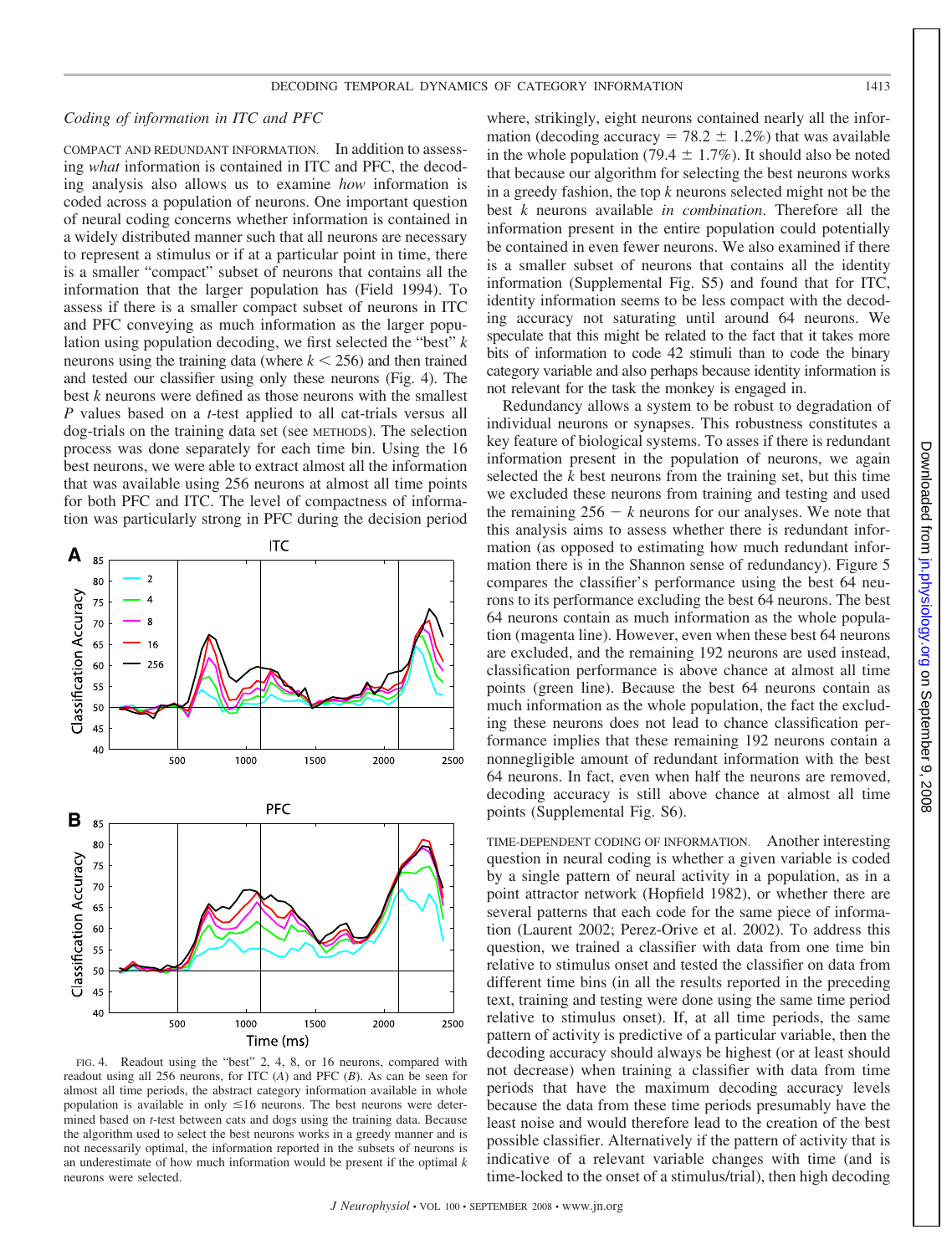

FIG. 5. Illustration of redundant information in ITC (*A*) and PFC (*B*). The magenta line indicates the readout performance when the top 64 neurons were used, and the green line indicates when the top 64 neurons were excluded and the remaining 192 neurons were used. As can be seen, the top 64 neurons achieve a performance level that is as good as using the whole population of 256 neurons. However, even when these neurons are excluded, readout is above chance, indicating that there is redundant information in these populations.

accuracies would only be achieved when using training and testing data from the same time period.

Figure 6, *A* and *B,* shows accuracy levels for decoding abstract category information when training a classifier with data from one time period (indicated by the *y* axis) and testing with data from a different time period (indicated on the *x* axis). As can be seen for both ITC and PFC, the highest decoding accuracies for each time bin occur along the diagonal of the figure, indicating that the best performance is achieved when training and testing is done using data from the same time bin relative to stimulus/trial onset. Additionally, for ITC, the decoding performance is also high when training using data from the sample period and testing using data from the decision period and vice versa, whereas for PFC, there seems to be little transfer between any different time periods. The pattern of transfer between the sample and the decision periods in ITC might indicate that there is indeed one pattern of activity in ITC that codes for the abstract category of the stimulus regardless of time; alternatively, this result might be due to visual information that is similar in the sample and decision stimuli, as the decision stimuli were created from random morphs between the prototype images. Figure 6, *C* and *D,* compares the decoding accuracies from training on three of these "fixed" time points (colored lines) to training and testing a classifier using

data from the same time period (black lines) in a format that is similar to Figs. 2 and 3 (i.e., these are plots of 3 rows of Fig. 6, *A* and *B,* at time points during the sample, delay, and decision periods and compares them to the results in Fig. 3*A*). These plots again show that the highest decoding accuracy occurs when training and testing using data from the same time period, which implies that indeed the pattern of activity that codes for a particular piece of information changes with time.

Next we tested whether this changing pattern of activity was only due to neural adaptation in a fixed set of neurons or whether indeed different neurons were carrying the relevant information at different points in time. To address this question, we conducted analyses in which we eliminated the best 64 neurons (of 256 random neurons selected on each bootstrap trial) at one 150-ms time period (indicated on the *y* axis in Fig. 7) and training and test data were taken from a different 150-ms time period (indicated on the *x* axis). If the same small subset of neurons codes for abstract category information at all time periods, then eliminating these neurons from one time period should result in poor decoding accuracy at all time periods. Alternatively if different small subsets of neurons contain the abstract category information at different time periods, then there should only be a decrease in performance in the time period where the best neurons were removed. Results for both ITC and PFC show a clear pattern of lower decoding accuracies along the diagonal but largely unchanged decoding accuracies almost everywhere else, which indicates that different neurons contain the category information at different time points in a trial. Figure 7 also clearly shows that the neural code is changing faster than changes in the stimuli as illustrated by the fact that there is also a decrease only along the diagonal during the sample, delay, and decision periods even though the stimulus is not changing during these times. Additionally, Supplemental Fig. S7 shows that the neurons that code for identity information also change through the course of a trial, although the changes in code seem to be much less dramatic than is seen for the changes in code for abstract category information.

To further examine the duration of selectivity for individual neurons, we calculated an estimate of the mutual information (MI) between the category of the stimulus, and the average firing rate of neurons in 100-ms bins (see METHODS). Figure 8 shows the MI as a function of time for the four neurons that had highest MI at four different time bins. As can be seen for both PFC and ITC, individual neurons have short time windows of selectivity as expected from the results showing changing patterns of coding at the population level. It is also interesting to compare neurons 1 and 4 in Fig. 8*A*, where we can see two ITC neurons that are selective at slightly different times during the sample period even though the stimulus is constant during this time. This further supports the point that individual neuron's selectivity are occurring on a faster time scale than the changes in the stimuli.

## DISCUSSION

We applied population decoding methods to neuronal spiking data recorded in PFC and ITC to gain more insight into *what* types of information are contained in these regions as well as *how* information is represented in these regions. By pooling information from hundreds of neurons, we were able to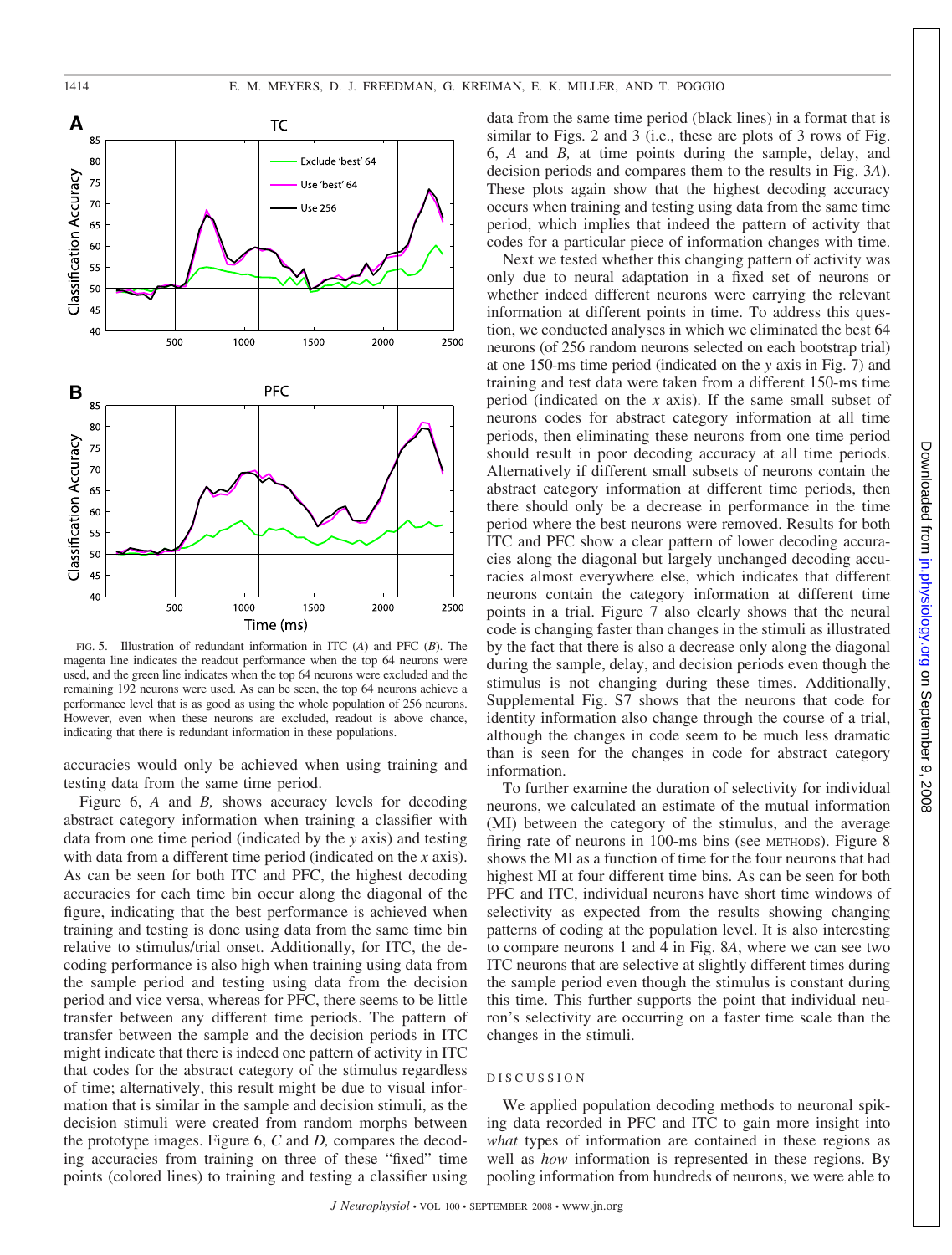



FIG. 6. Evaluating whether the same code is used at different times for abstract category information. *A*: in ITC there is some similarity in the neural code for abstract category information in the sample and the decision periods, as can be seen by the green patches near the *top right* and *bottom left* of the figure. Also there appears to be two different codes used during the sample period as can be seen by the two blob regions occurring 775–1,275 ms after the start of the trial. *B*: for PFC, the code for abstract category information seems to be constantly changing with time as indicated by the fact that the only high decoding accuracies are obtained along the diagonal of the plot. *C* and *D*: examples of decoding accuracies using 3 fixed training times from the sample, delay and decision periods (colored lines) compared decoding accuracies obtained when training and testing using the same time period (black line) for ITC (*C*) and PFC (*D*); (each of these plots corresponds to 1 row from the from *A* or *B* and the black line corresponds to the diagonal of this figure and is the same line as shown in Fig. 3*A*). These figures again illustrate that the highest performance is always obtained when training and testing is done using the same time bin relative to stimulus/trial onset, which suggests that the neural coding of abstract category information is time-locked to stimulus/ trial onset.

observe the time course of the flow of information in these areas with a fine time scale. Results from basic decoding analyses (Fig. 2) showed that ITC contained more information related to the currently viewed stimulus than PFC, while PFC contained more task-relevant information than ITC, which is largely consistent with the results originally reported by Freedman et al. (2003). The finer temporal precision in our analyses also revealed an anticipatory response in both ITC and PFC, in which information about the category of the SAMPLE-STIMULUS reemerged just prior to the onset of the DECISION-STIMULUS, which seems similar to the increase in firing rate seen just prior to the onset of the decision period reported by Rainer et al. (Rainer and Miller 2002; Rainer et al. 1999) in macaque delayed match-to-sample experiments. We speculate that this anticipatory reemergence of category information might be involved in preparing the network for processing the imminent decision stimulus as soon as it is shown, which could account for the monkeys' fast reaction times.

The ability to train a pattern classifier on data of one type and test how well the classifier generalizes to data recoded under different conditions is very useful for obtaining more compelling answers to several questions. By training a classifier on data from a subset of images from one category and then testing on data recorded when a different disjoint subset of images was shown, we were able to get a better estimate of how much abstract category information is contained in both ITC and PFC (for more information about PFC's role in other categorization tasks, see Nieder et al. 2002; Shima et al. 2007). Results from our analysis of abstract category information revealed that there is initially as much abstract category information in ITC as PFC, which was not seen in the original analyses by Freedman et al. (2003) due to the long length of the time periods used in their analyses as well as potential biases introduced by only using "selective" neurons when creating category-selective indices (see INTRODUCTION).

The fact that there initially appears to be as much abstract category information in ITC as PFC (Fig. 3) raises several questions about ITC's role in categorization. One of the simplest explanations for the presence of abstract category information in ITC is that despite the morph paradigm used, the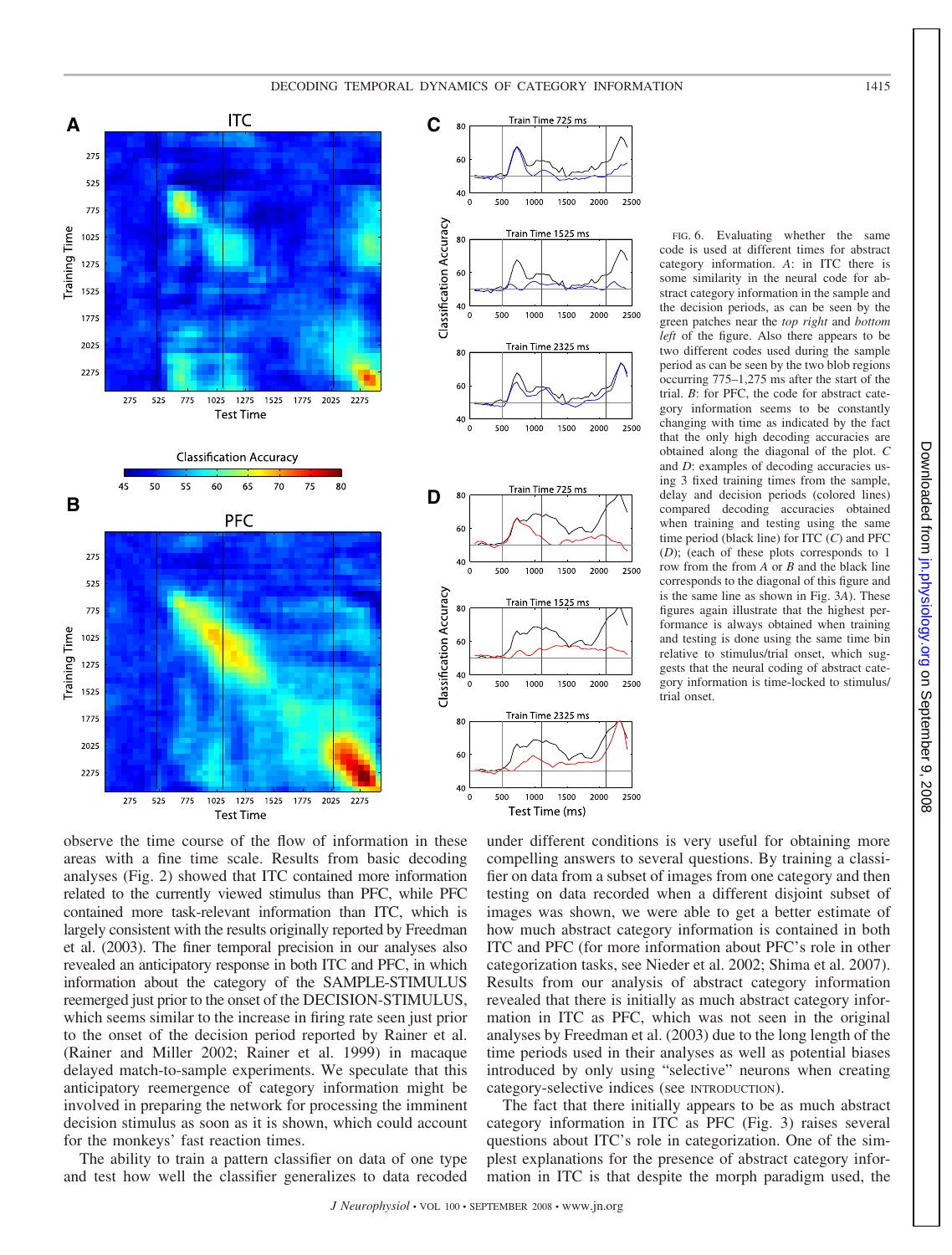

50 55 60 65 70 75 FIG. 7. Elimination of the best 64 neurons from the time period  $t_1$  (specified

on the *y* axis) and then training and testing with all the remaining 192 neurons at time period  $t_2$  (as specified by the *x* axis) for ITC (*A*) and PFC (*B*). Eliminating the best neurons from the training set at one time period only has a large affect on decoding accuracy at that same time period and leaves other time period unaffected as can be seen by the fact that there is only lower performance long the diagonal of the figure. This indicates that the neurons in the population that carry the majority of the information change with time. Additionally, one can see a decrease only along the diagonal even during periods where the stimulus is constant (areas between the black vertical bars). This indicates that the neural code is changing at a faster rate than changes in the stimulus.

prototype images from the same category are more visually similar to each other than they are to the images from the other category (i.e., the 3 cat prototype images are more similar to each other than they are to the dog prototype images). If this was the case, then the classifier would be able to generalize across images from different prototypes from the same category based purely on visual information, which could explain the results (Sigala and Logothetis 2002). Analyses using a computational model of object recognition described in Serre et al. (2007) indeed suggest that prototype images are slightly more similar to each other than to prototypes from the opposite category. However, the level of similarity seems to be weaker than what is observed in the neural data. A direct test of whether visual image properties is giving rise to our findings could be done by running the same DMC experiment but using a different category boundary as was previously done for PFC (Freedman et al. 2001).

If indeed there is abstract category information in ITC that is not due to visual cues, this suggests that there is a "supervised" learning signal in ITC that is causing neurons in ITC to respond similarly to stimuli from the same category. One possible source of this supervised learning signal is that during the course of the sample presentation, PFC extracts category information from the signals arising in ITC and feeds this category information back to ITC (Tomita et al. 1999). However, with the resolution of our analyses, we could not detect any clear latency differences between the category information arising in PFC and ITC (see Supplemental Fig. S8). Given that there could be a single synapse between neurons in these two brain areas, the latency differences could be too small to detect (Ungerleider et al. 1989). Alternatively, ITC could have acquired abstract category information during the course of the monkey being trained in the task. In this scenario, which is similar to the model proposed by Risenhuber and Poggio (2000), the activity of "lower level" neurons that are selective to individual visual features present in particular stimuli are pooled together by "higher level" neurons through a supervised learning signal enabling these higher level neurons to respond similarly to all members of a given category irrespective of the visual similarity of individual members of the category. It should be noted that more recent models (e.g., Serre et al. 2007) propose a supervised learning signal is only present in PFC, while the presence of abstract category information in ITC suggests this supervised learning signal might be organizing the response properties of neurons earlier in the visual hierarchy (Mogami and Tanaka 2006); however these models could be easily modified to incorporate a supervised learning signal in stages before PFC. Because these monkeys have had an extensive amount of experience with these stimuli, it is also possible that a consolidation process has occurred when the monkey learned the task. For category grouping behavior that occurs on shorter time scales, it is possible that category signals would only be found in PFC.

By analyzing data over long time intervals, most physiological studies assume tacitly or explicitly that the neural code remains relatively static as long as the stimulus remains unchanged. We examined how stationary the neural code is by training the classifier using data from one time period and then testing with data from a different time period (Fig. 6). These analyses suggest that the pattern of activity coding for a particular stimulus or behaviorally relevant variable changes with time. Such results are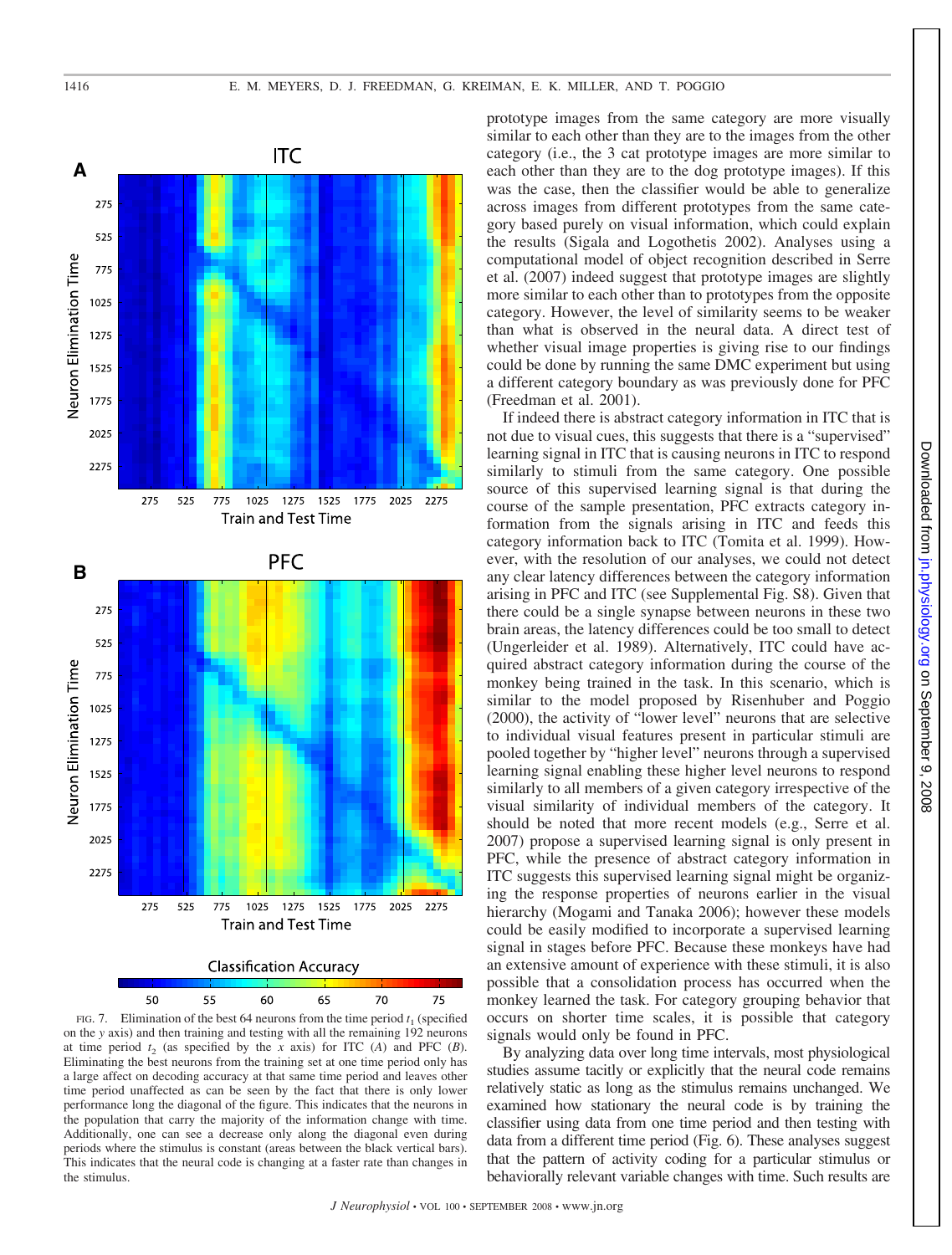### DECODING TEMPORAL DYNAMICS OF CATEGORY INFORMATION 1417



different time periods. Additionally, analyses of mutual information showed that most individual neurons are only selective for short time windows. These observations are consistent with the findings of Zaksis et al. (Zaksas and Pasternak 2006), who used an ROC analysis to show that many neurons in PFC and MT only have short time periods of selectivity. Baeg et al. (2003) also showed that past and future actions of rats can be decoded based on PFC activity during a delay period even when neurons with sustained activity are excluded from the analysis; this again agrees with our observations showing that the pattern of neural activity that codes information changes with time. While previous studies have concluded that neurons with short periods of selectivity play an important role in memory of stimuli, we also speculate that these dynamic patterns of activity might be important for the coding of a sequence of images so that the processing of new stimuli do not interfere with those just previously seen and could underlie the ability of primates to keep track of the relative timing of events.



consistent with the findings of Gochin et al. (1994), in whose study a paired-associate task was used to show that the pattern of activity in macaque ITC that is indicative of a particular stimulus during a sample period is different from the pattern of activity that is indicative of the same stimulus during a second stimulus presentation period. Also Nikolic et al. (2007) reported dynamic changes in the weights of separating hyperplanes for discriminating between visual letters using data from macaque V1. These

FIG. 8. Illustration showing that many in-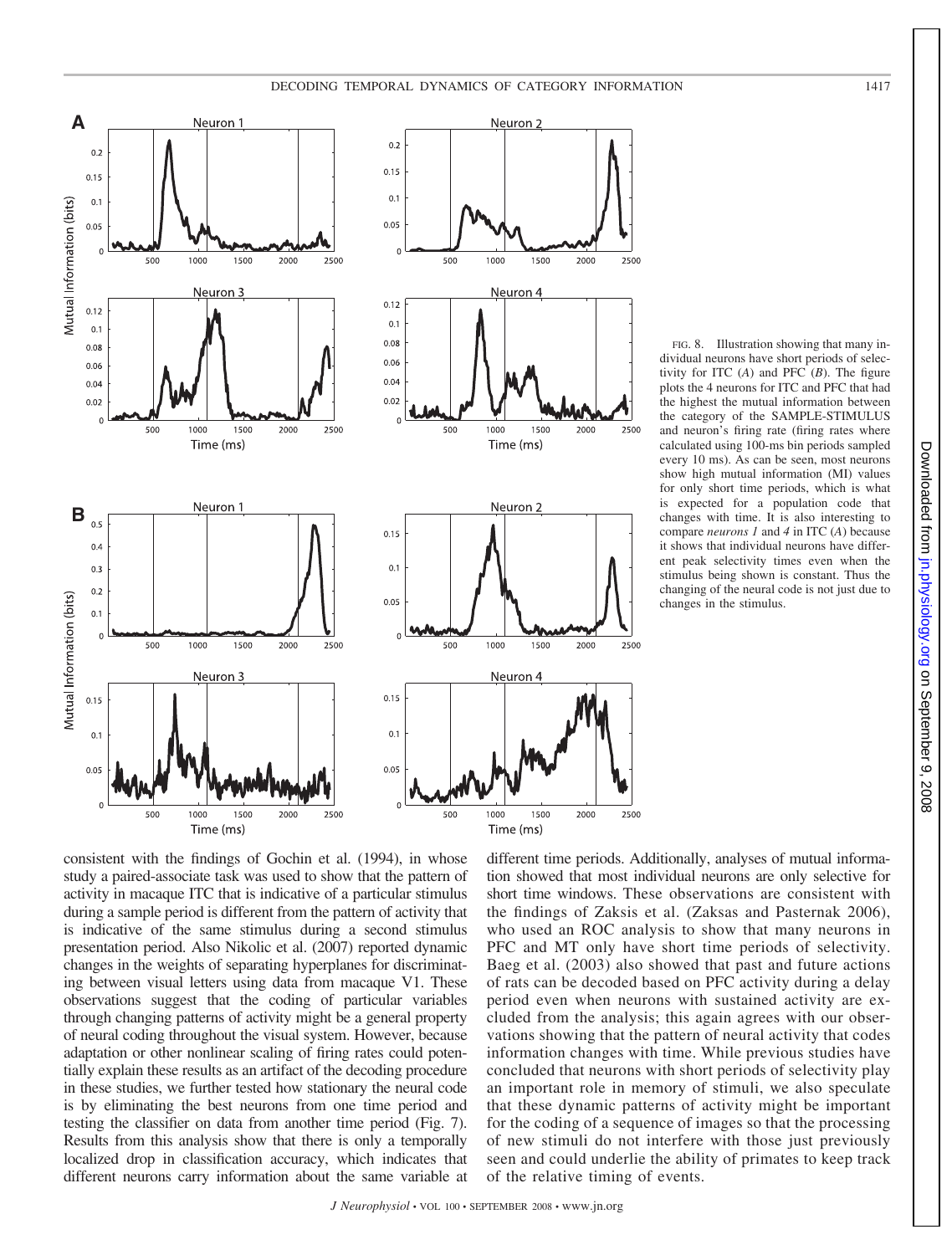An ongoing debate concerning the neural code is whether information is transmitted using a "rate code" in which all information is carried in the mean firing rate of a neuron within a particular time window, or whether a temporal code is used in which information is carried in by the precise timing of individual spikes (deCharms and Zador 2000). While the results in this paper cannot conclusively answer which coding scheme is correct, they do give some insight into this debate. First, because we decode mean firing rates over 150-ms bins (and shorter time bins tended to achieve lower decoding accuracies), our findings suggest that a large amount of information is still present even when the precise time of each spike is ignored (also see Hung et al. 2005). While it is possible that superior decoding performance could be achieved by using an algorithm that took exact spike times into account, considering the high performance level at certain time periods in the experiment (e.g., decoding of match versus nonmatch trial information is over 90% in PFC during the decision period, which is comparable to the 90% correct animals' performance), often there is not much more information left to extract. Second, because our results show that the pattern of neural activity that is predictive of a particular variable changes with time and that this change occurs on a faster time scale then changes in the stimulus, these findings argue against a strict rate based coding scheme in which all information about a stimulus is coded by the firing rate alone. Thus our findings suggest that neurons in ITC and PFC maintain information in their mean firing rates over time windows on the order of a few hundred milliseconds and that these periods of selectivity are timelocked to particular task events (with different neurons having different time lags), giving rise to a dynamic coding of information at the population level.

Applying feature selection methods prior to using pattern classifiers allowed us to characterize the compactness and redundancy of *information* in ITC and PFC. Results from these analyses revealed that at any one point in time, all the abstract category information available is contained in a small subset of neurons. However there still is a substantial amount of redundant information between this small highly informative subset of neurons and the rest of the more weakly selective neurons in the rest of the population. While other studies have examined sparse *spiking activity* in several different neural systems (Hahnloser et al. 2002; Perez-Orive et al. 2002; Quiroga et al. 2005; Rolls and Tovee 1995), and theoretical models have been proposed that analyze the implication of this sparse activity (Olshausen and Field 1997), our notion of compactness of *information* differs from these measures because we are not focused on whether neurons are firing, but rather we are focused on the information content that is carried by this spiking activity. It should also be noted that our notion of compactness of information differs the notion compactness described by Field (1994), because Field's notion of compactness implies that *all* neurons are involved in the coding for a stimulus, while our results suggest that only a small subset of a larger population of neurons contain the relevant information and that this subset of neurons changes in time (thus our notion of compactness could be equally well characterized as *sparseness of information,* however given the strong association in the literature between the term sparseness and

firing rate, we found using this terminology to be confusing). Thus our measure adds a new and potentially useful statistic for understanding how information is coded in a given cortical region.

The neuronal responses studied here were not recorded simultaneously, and the creation of pseudo-populations can alter estimates of the *absolute* amount of information that a population contains because of noise correlations (Averbeck and Lee 2006; Averbeck et al. 2006). However, we were interested in *relative* information comparisons between different time periods or between different brain regions, so our conclusions would not be substantially altered by having data from simultaneous recordings. Furthermore, empirical evidence suggests that decoding using pseudo-populations returns roughly the same results as when using simultaneously recorded neurons (Aggelopoulos et al. 2005; Anderson et al. 2007; Baeg et al. 2003; Gochin et al. 1994; Nikolic et al. 2007; Panzeri et al. 2003). Our estimates of the absolute amount of information in the population could also be affected by the amount of data we have, the quality of the learning algorithms (however, see Supplemental Fig. S2, which suggests this is not an issue), and the features used for decoding. However, because in principle these issues affect all time points and brain areas equally, relative comparisons should be largely unaffected by them.

The ability to decode information from a population of neurons does not necessarily mean that a given brain region is using this information or that downstream neurons actually decode the information in the same way that our classifiers do. Our results using analyses in which the classifier is trained with one type of stimuli and must generalize to a different but related type of stimuli, supports the notion that the animal is using this information because such generalization implies a representation that is distinct from properties that are directly correlated with the stimuli, and having such an abstract representation coincidentally would be highly unlikely. For this reason, most of the analyses in this paper have focused on abstract category information (Figs. 3–7) because this information meets our criteria of being abstracted from the exact stimuli that are shown and hence is most likely utilized by the animal.

Using population decoding to interpret neural data is important because it examines data in a way that is more consistent with the notion that information *is actually contained* in patterns of activity across many neurons. By computing statistics on random samples of neurons, most analyses of individual neurons implicitly assume that each neuron is independent of all others and that neural populations are largely homogenous. However, such implicit assumptions are contrary to the prevailing belief that brain regions contain circuits of heterogeneous cells that have different functions and is inconsistent with empirical evidence (compact coding of information and activity) seen in this and other studies. The methods discussed in this paper can help align a distributed coding theoretical framework with analysis of actual empirical data, which should give deeper insights into the ultimate goal of understanding the algorithms and computations used by the brain that enable complex animals, such as humans and other primates, to make sense of our surroundings and to plan and execute successful goal-directed behaviors.